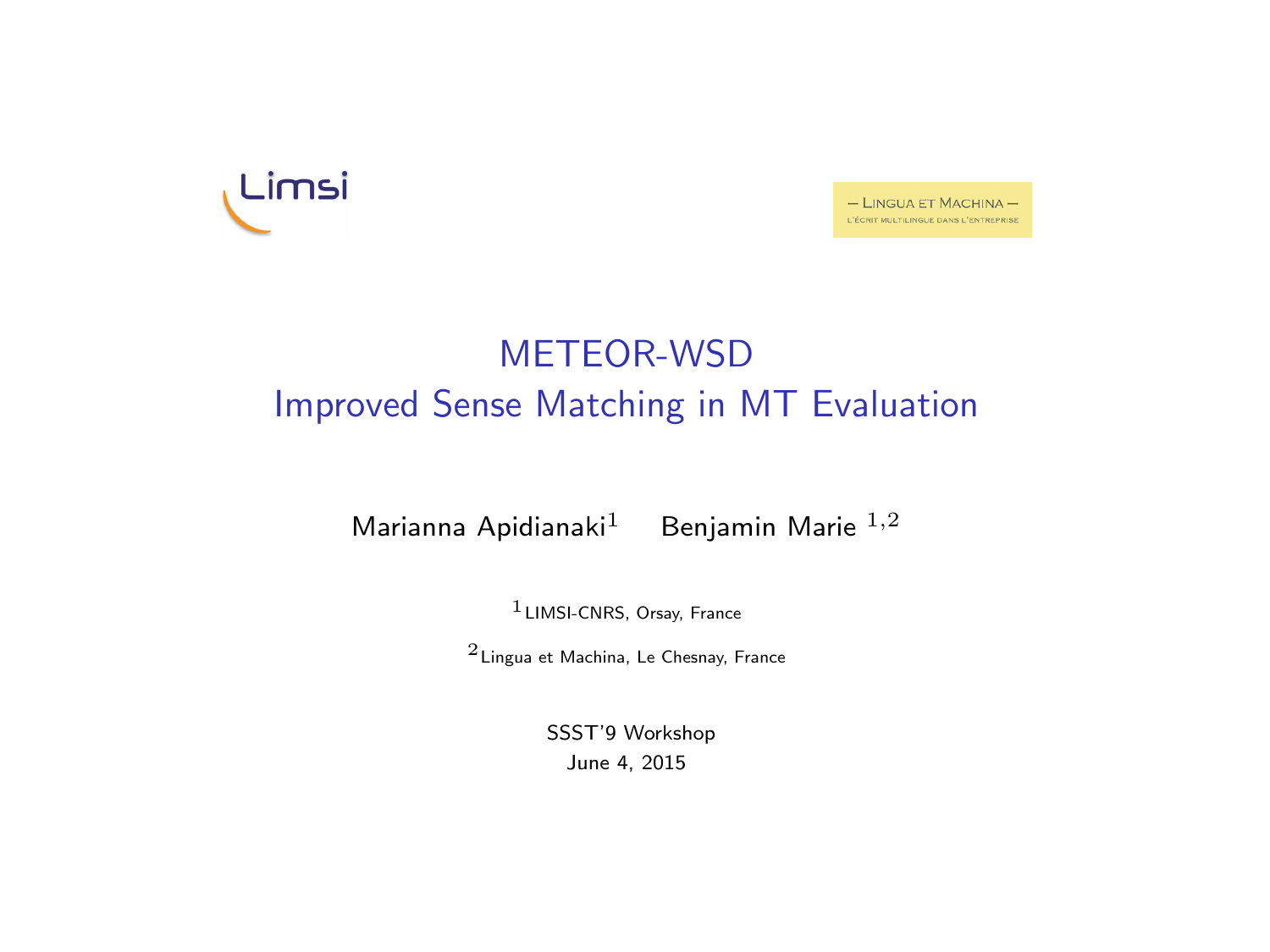### Lexical variation in MT

- ▶ METEOR (Banerjee and Lavie, 2005)
	- mapping of words with the same stem or belonging to the same WordNet synset
- ► METEOR-NEXT (Denkowski and Lavie, 2010)
	- semantic mapping extended to languages other than English and to longer text segments using pivot paraphrases (Bannard and Callison-Burch, 2005)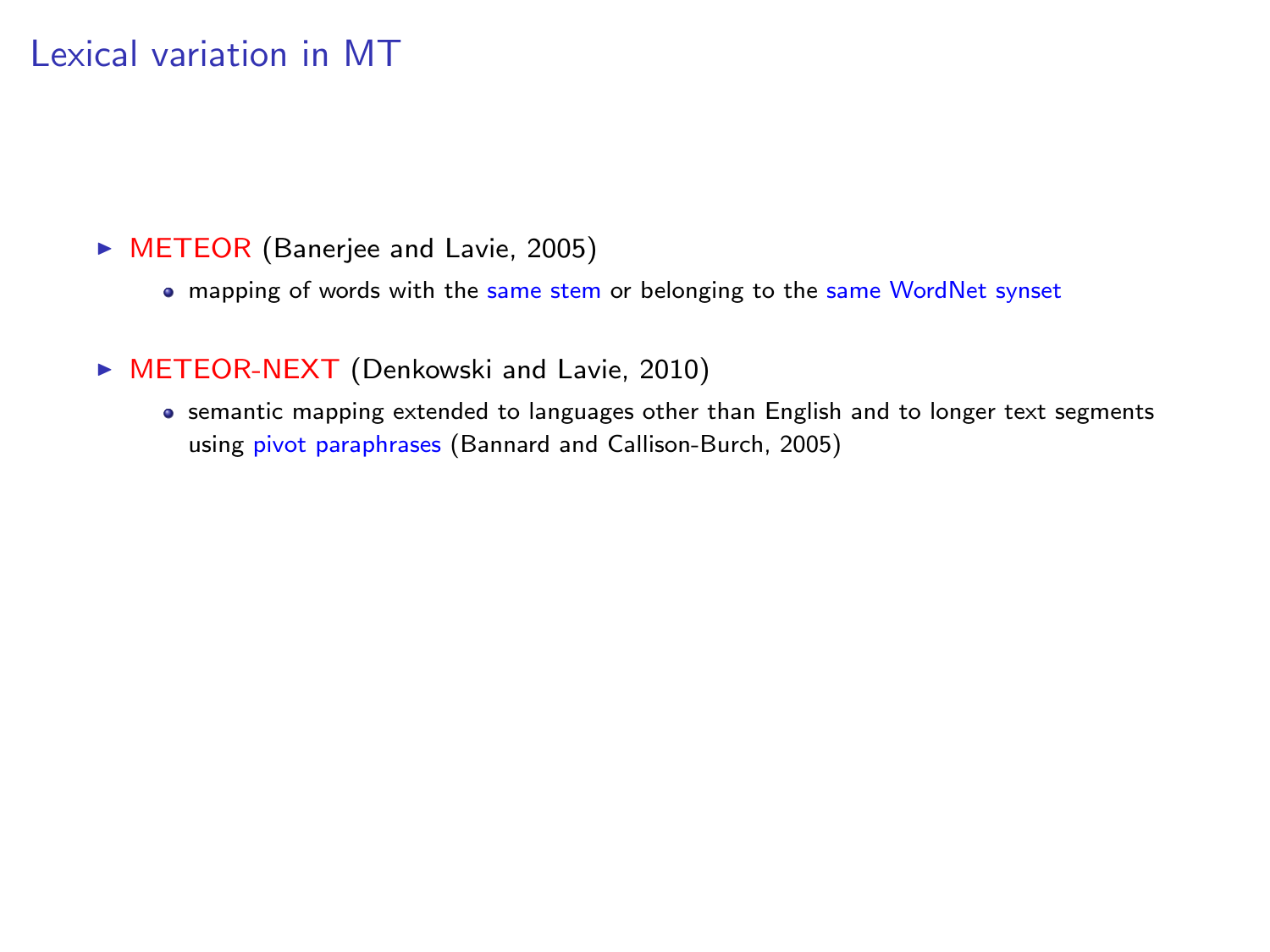### Lexical variation in MT

- ▶ METEOR (Banerjee and Lavie, 2005)
	- mapping of words with the same stem or belonging to the same WordNet synset
- ▶ METEOR-NEXT (Denkowski and Lavie, 2010)
	- **•** semantic mapping extended to languages other than English and to longer text segments using pivot paraphrases (Bannard and Callison-Burch, 2005)
	- $\odot$ Increased correlation with human judgments of translation quality!
	- $\left(\ddot{\cdot}\right)$
- Sense matching without WSD: synonyms/paraphrases corresponding to different senses are treated as semantically equivalent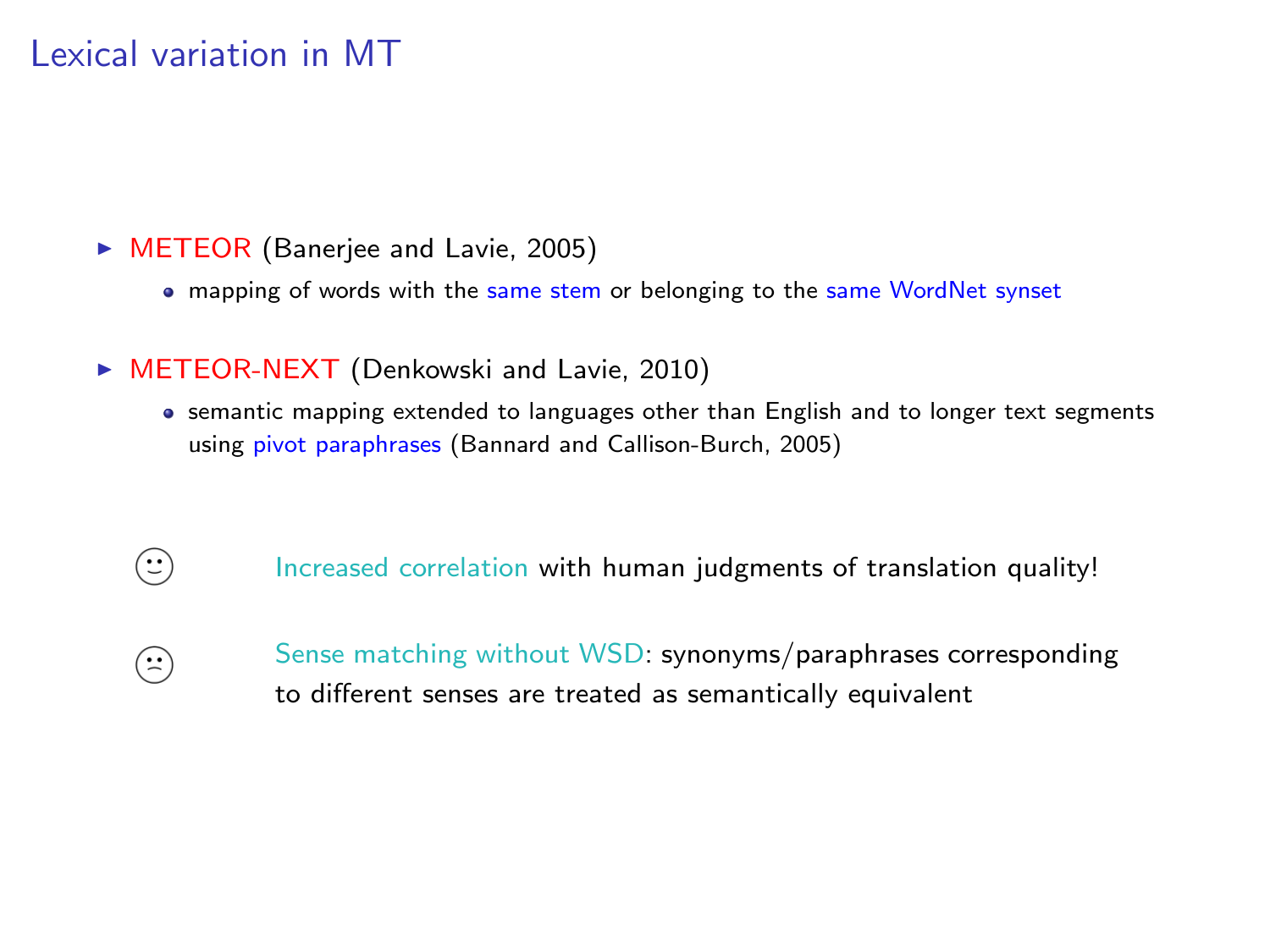#### What WSD can do?

- $\triangleright$  identify the correct synset (subset of paraphrases) for a word (phrase) in context
- $\triangleright$  avoid erroenous matchings between text segments carrying different senses
- $\blacktriangleright$  help METEOR establish better sense correspondences

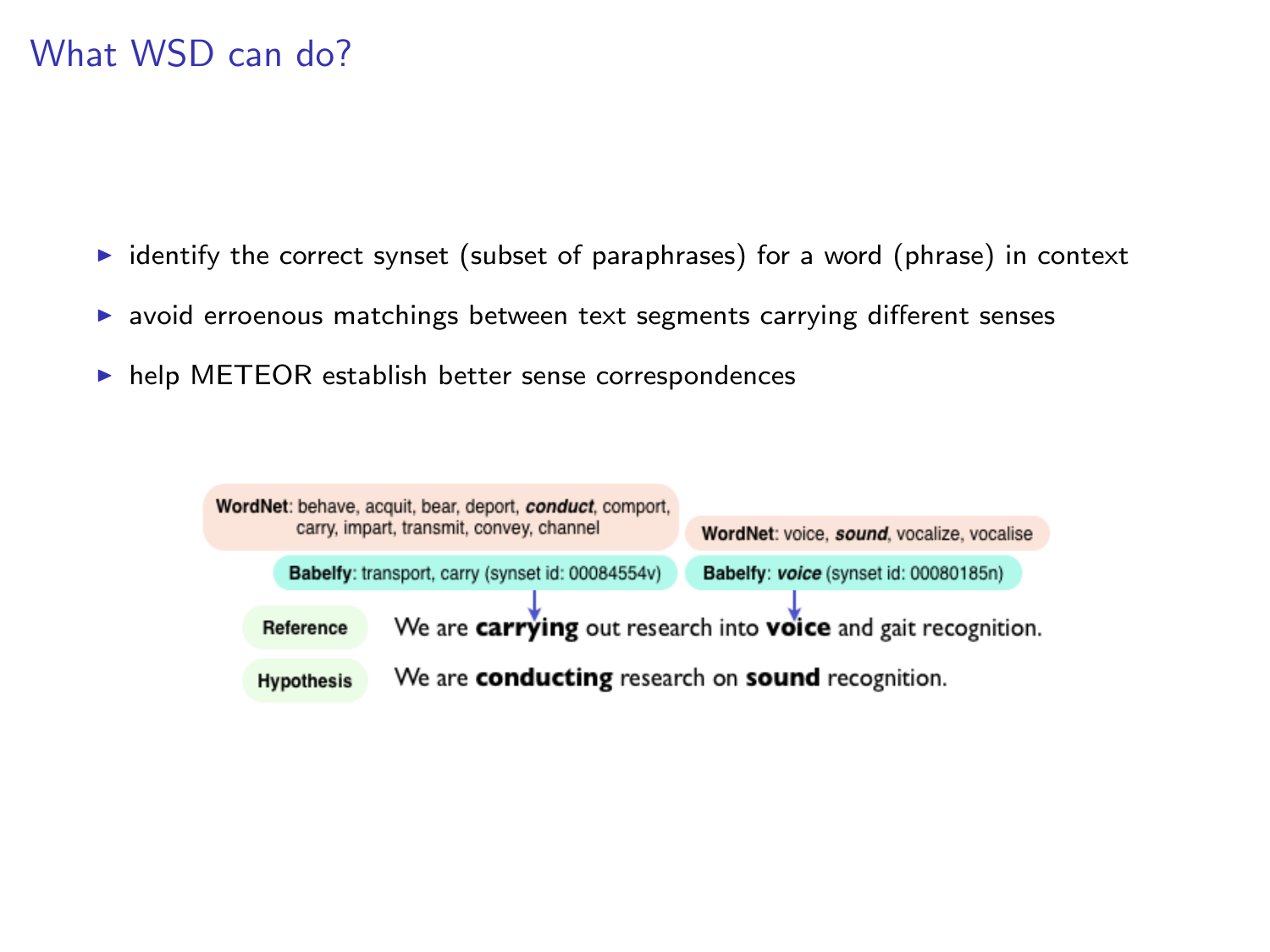- $\triangleright$  English translations of news texts from the languages of the WMT'14 Metrics Shared Task: French, Hindi, German, Czech, Russian
- $\triangleright$  WSD tool: in this first experiment we use Babelfy (Moro et al., 2014)
	- o graph-based WSD by exploiting the structure of the multilingual network BabelNet (Navigli and Ponzetto, 2012)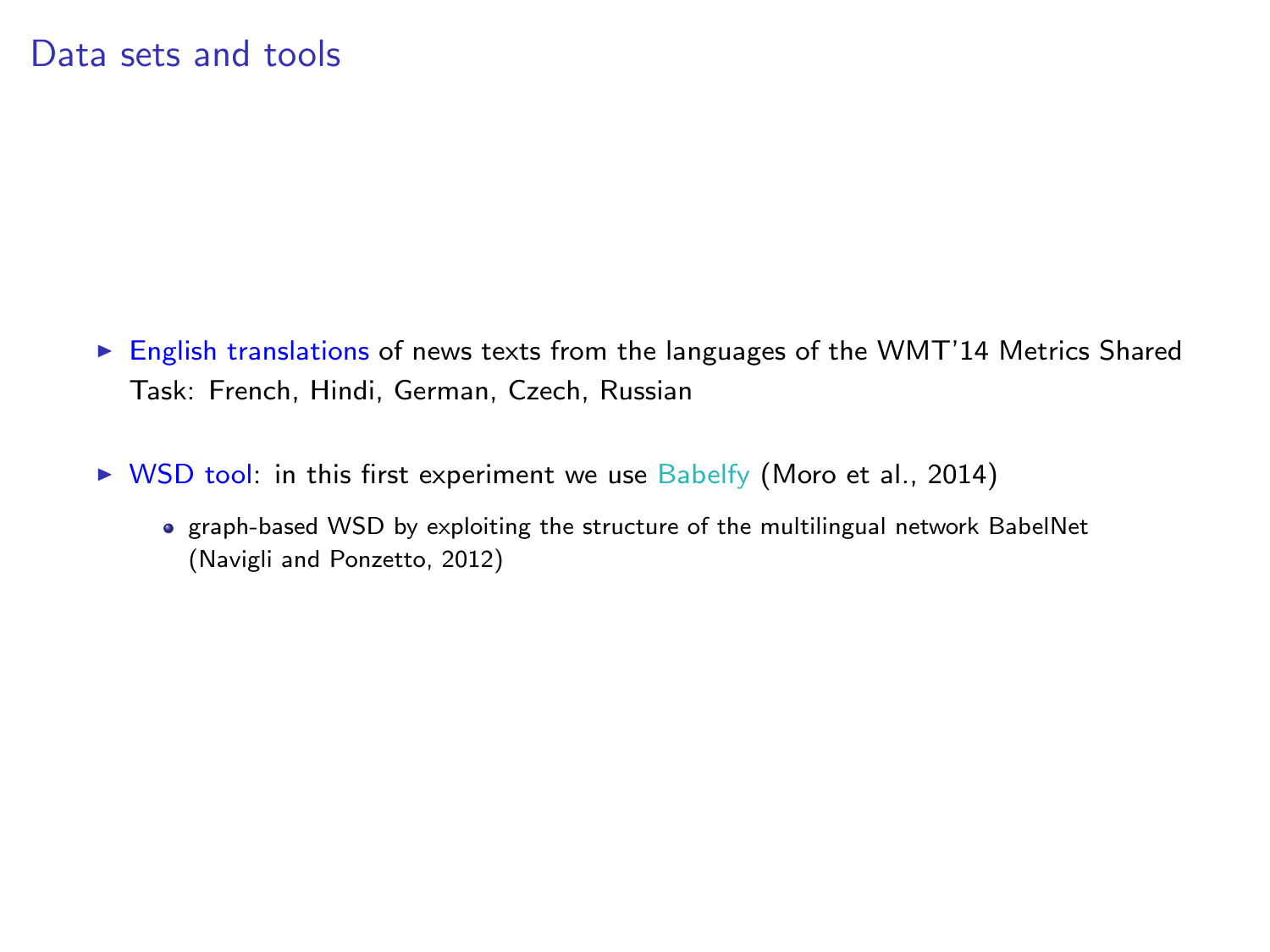#### Segment-level Kendall's tau correlations between METEOR and human judgments

| METEOR configuration   fr-en de-en hi-en cs-en ru-en |                                  |  |  |
|------------------------------------------------------|----------------------------------|--|--|
| METEOR                                               | $\vert$ 406 .334 .420 .282 .329  |  |  |
| METEOR-WSD                                           | $\vert$ .410 .335 .422 .278 .331 |  |  |